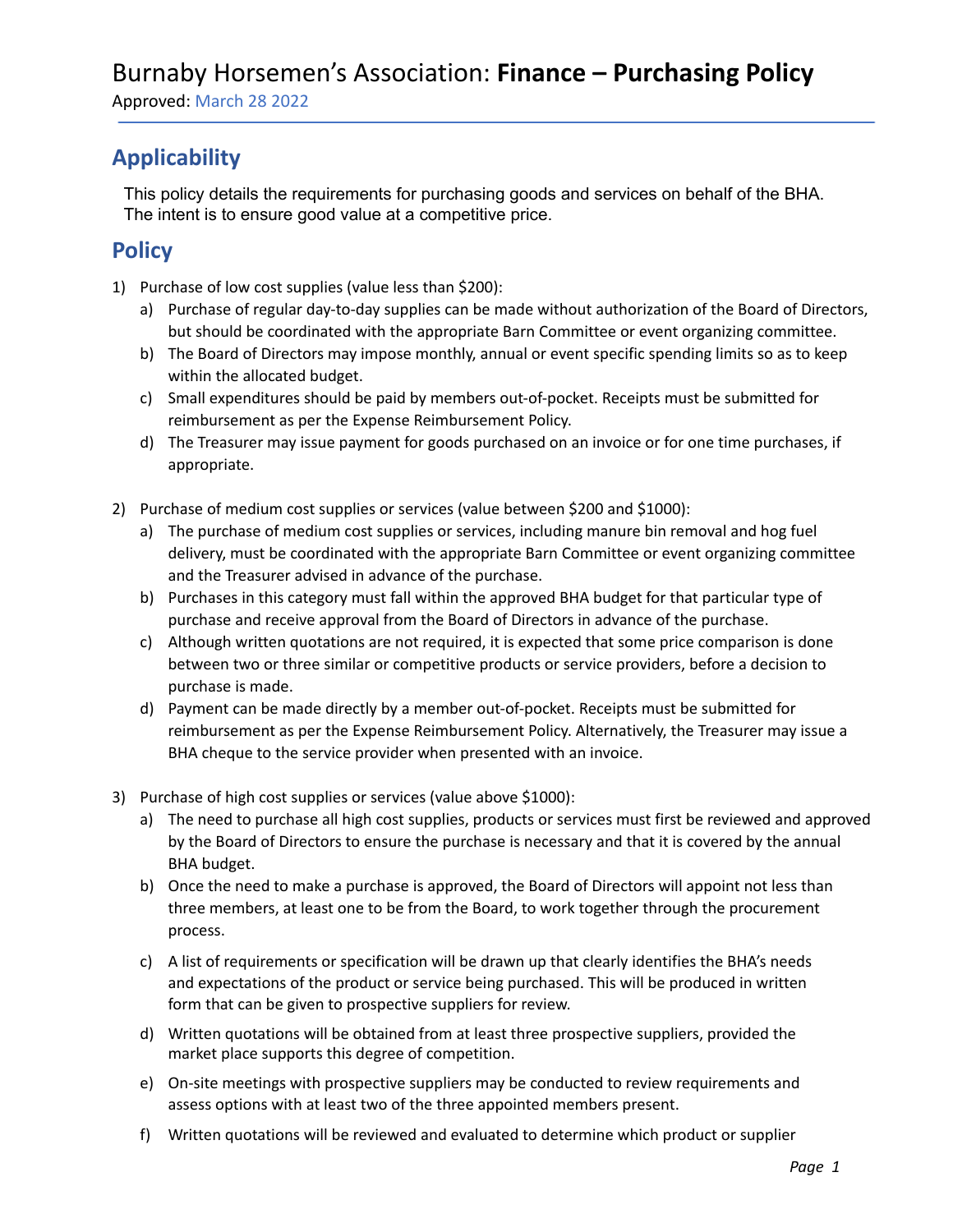# Burnaby Horsemen's Association: **Finance – Purchasing Policy**

Approved: March 28 2022

will provide the best benefit for the cost to the BHA.

- g) Quotation assessment criteria may include:
	- i) Qualifications and/or experience of the supplier,
	- ii) Cost of the purchase,
	- iii) Ability to deliver in the required time frame,
	- iv) Adherence to the requirements or specification,
	- v) Guarantees or warranties on the product or services purchased,
	- vi) Short term and long term costs (i.e., required service or maintenance of the product over time),
	- vii) Options or alternatives presented which will save costs or provide additional benefits beyond what was originally expected or anticipated,
	- viii) Past experience with the manufacturer, supplier or service provider,
	- ix) Experience of any references provided,
	- x) Payment terms.
- h) A preferred product or supplier will be chosen and the reasons for the choice documented. This should include a comparison of all quotations received.
- i) The decision will be presented at the next Board of Directors meeting for review, discussion and approval or rejection.
- j) Any on-site work being performed must be overseen, at least in part, by an appointed BHA member.
- k) Upon delivery of the product or completion of the service, the deliverables will be inspected by the appointed group, damages or deficiencies noted and presented to the supplier for remediation.
- l) Once the quality of the product or service is deemed satisfactory, the Treasurer will be notified that payment can be released.
- m) The supplier will present a written invoice to the BHA requesting payment for products supplied or services rendered according to the quotation and purchasing agreement. Any additions or changes will be noted as separate items on the invoice.

#### **Related Procedure**

1) Finance – Expense Reimbursement Procedure

#### **Review Schedule**

| <b>Policy Adopted:</b>                   | <b>March 28 2022</b> |
|------------------------------------------|----------------------|
| <b>Policy Owner:</b>                     | Treasurer            |
| <b>Next Review Scheduled:</b> April 2023 |                      |